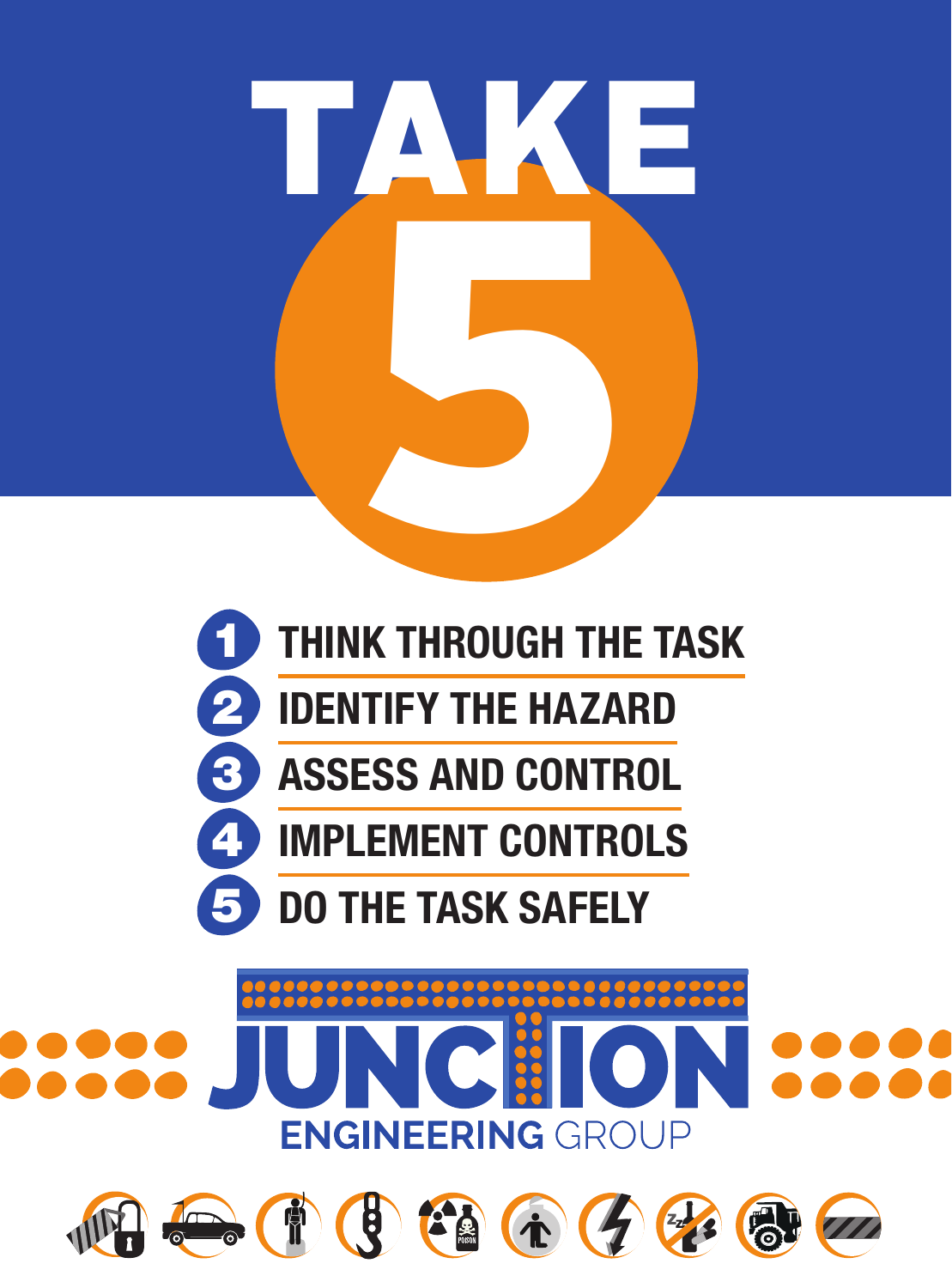## Are my hands at risk of injury?

Hands are essential for daily life whether working, playing or caring for others.

Are your hands and fingers in a pinch point?

Are you using the right tools for the job?

O Are there any sharp objects that can cut hands and fingers?

Is your non-dominant hand in the line of fire?

Are you wearing the proper gloves for the task?



Impact Protection Pass or Fail Blade Cut Resistance (A-F)

Tear Resistance (1-4) Puncture resistance (1-4) EN388:2003

Abrasion Resistance (1-4) Cut Resistance (1-5)

EN388:2016

## To keep our hands safe we:

 $\blacktriangleright$  Only operate mechanical tools with appropriate guarding



Control stored energy

Stay out of the line of fire

 Do not touch a moving load with our hands